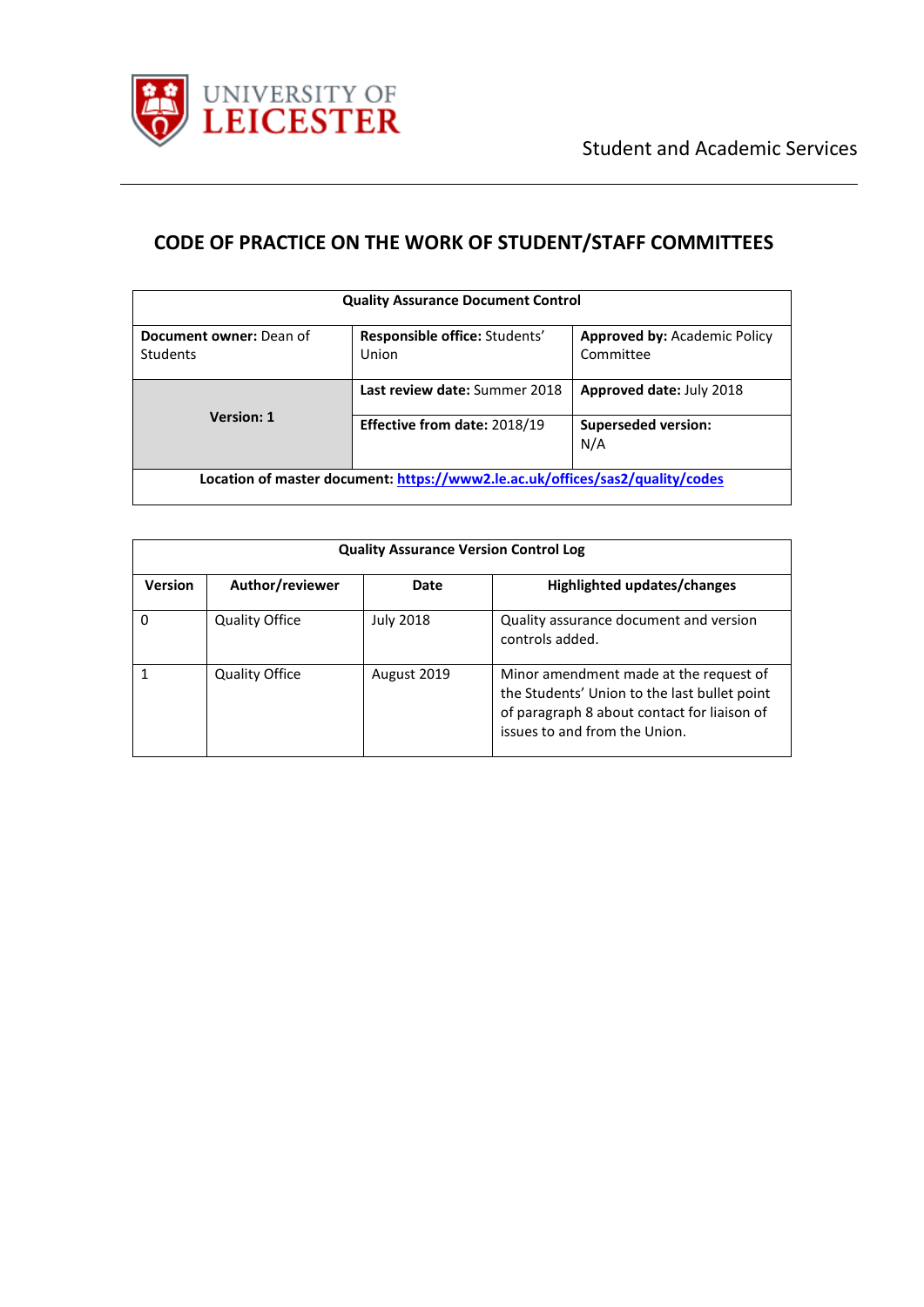#### **Introduction**

- 1. The University considers student/staff committees (SSCs) to be an important formal channel of communication between students and staff in academic and related matters. SSCs should afford an effective forum for discussing matters of interest to students and staff, and allowing schools to feed student-informed views into University committees, as well as providing students with the means of raising matters of concern.
- 2. In keeping with previous guidelines on the functioning of SSCs, this Code of Practice recognises the strength of diversity, and allows schools to establish arrangements which best suit their needs and the needs of their students, within the general framework laid out below. The framework includes guidance on the remit and membership of SSCs, standard agendas and reporting/communication arrangements.
- 3. Schools should review their arrangements for SSCs regularly (for instance, as part of their Annual Developmental Review), in the light of these guidelines, in order to ensure that this system works consistently and effectively across the University.

#### **Terms of Reference of Student/Staff Committees**

- 4. The main functions of SSCs are to:
	- provide a clear channel of communication for students to raise issues for discussion with their schools;
	- provide an opportunity for students to give feedback, both positive and negative, regarding their learning experiences;
	- discuss matters of relevance to students and staff in the school, including formal documents such as the outcomes from the National Student Survey, Annual Developmental Review and Periodic Developmental Review, as well as – when appropriate and at the discretion of the Head of School – relevant extracts from school policies, and putting on record a summary of informal discussions which may have occurred via other fora (e.g. module discussion boards and e-mail)
	- consider external examiners' reports
	- foster the development of close and constructive Student/Staff relationships
	- allow (where possible) student contribution to future curriculum developments
	- make reports and recommendations to the School Staff Meeting.
- 5. It is recommended that a core statement of this nature be included in the membership and terms of reference of each SSC (which should be a standing item on the Agenda at the first SSC meeting after the appointment of new Course Reps, whose principal role is to serve as the student members of the SSC).

#### **The Scope and Composition of Committees**

- 6. The size, format and number of SSCs within a school will vary according to student and staff numbers and the pattern of taught programme provision. In reviewing their current arrangements, it is anticipated that schools will generally need separate committees for undergraduate, taught postgraduate and distance learning students. The SSCs should be scheduled as follows:
	- Two during the First term
	- Two during the second term
	- One over the summer term (recommended for PGT and PGR to have an additional meeting during the summer)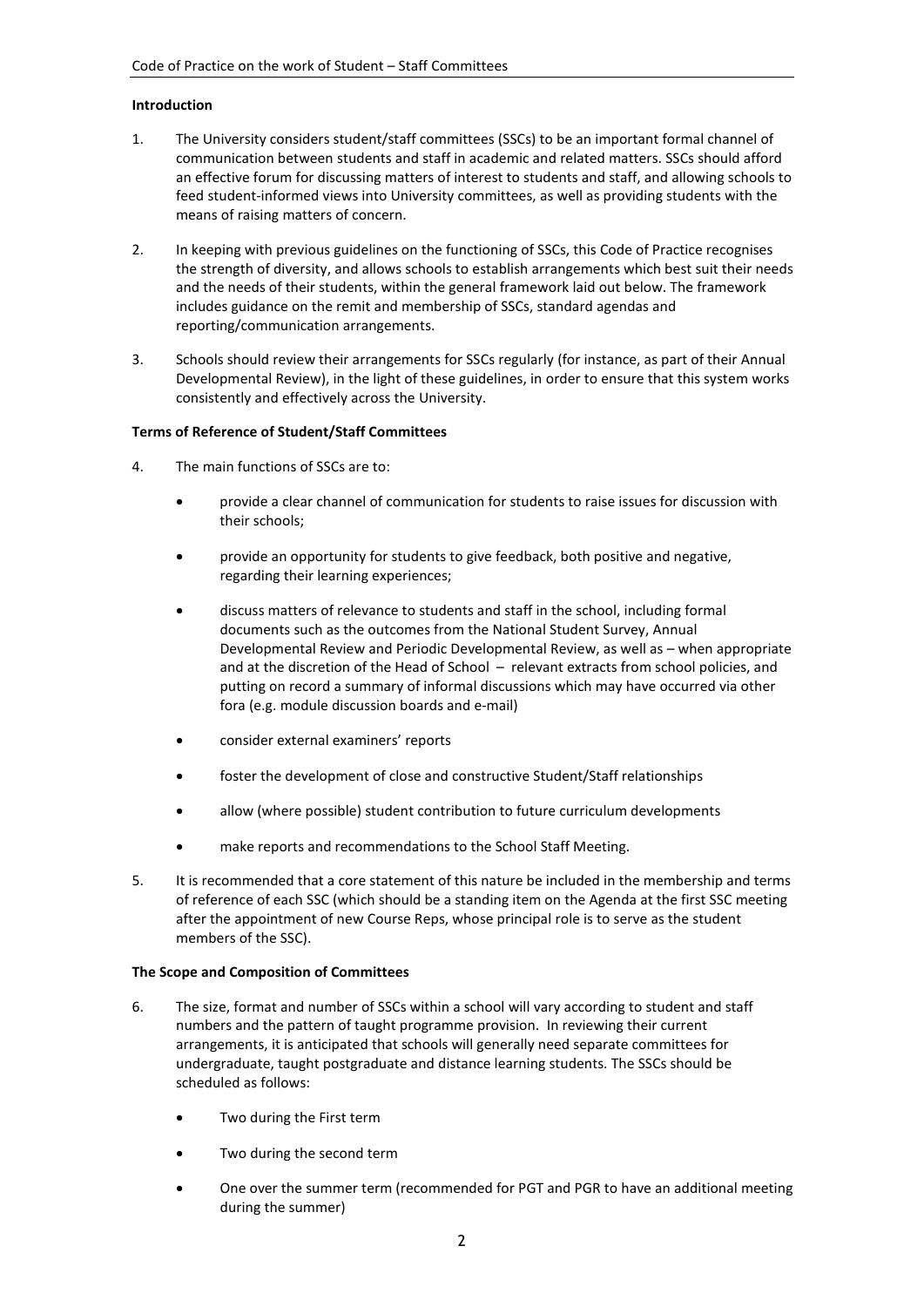#### **Course Reps and other Student Members**

7. Student members should be in a majority on the committees, and the membership should include at least one representative from each year of each main degree programme. Special care should be taken to ensure that students on Joint Honours and Combined programmes are represented in each of the appropriate school committees (i.e. not just that of the lead school). For degree programmes with fifty or more students per year, at least two student representatives per year should be appointed. The membership should reflect the diversity of the student body and include, for example, international, mature, distance learner or part-time student representatives as appropriate. In some schools there is a link between the student subject-based society and the SSC. This is not a requirement, but where there is an active student society it should ideally play an active role in the SSC. It may be appropriate for schools to facilitate joint elections for students to serve as both an officer of the subject-based society and a member of the SSC.

#### **Responsibilities of Student Members/Course Reps**

- 8. Student members should:
	- attend appropriate training courses and meetings organised by the Students' Union
	- represent their respective degree and/or year groups on aspects such as course/degree content, methods of teaching and assessment, workloads, reading lists, resources, teaching space, course delivery methods, and feedback. *NB. Personal matters are not the brief of the SSC and should instead be raised by individuals with (normally) their personal tutors and/or appropriate services.*
	- make every effort to ensure that the feedback is substantiated. Where concerns relate to a particular module, students have a responsibility to ensure that the issues have been raised with the relevant module convenor first and only bring that issue to the SSC meeting where the response is felt to be inadequate and/or the issues have wider implications than within the specific module.
	- act as a voice for their student constituency
	- make themselves known to fellow students and other course representatives
	- collect general views on issues, both positive and negative, through discussion with other students (face-to-face or online, e.g. via e-mail, a private Facebook group or similar)
	- provide, wherever possible, sufficient advance warning of a likely agenda item in order that a relevant member of staff can be invited to attend/comment
	- attend all the programmed SSC meetings (accreditation for their role via the Leicester Award and similar schemes requires attendance at all meetings)
	- report back to their student constituents
	- report back to subsequent meeting of the SSC regarding actions taken or planned or discussed
	- liaise with school to feed issues to and from Students' Union on behalf of the SSC

#### **Responsibilities of school**

- 9. Schools should:
	- ensure the appointment of a Course Rep convenor whose remit is to oversee the operation of the SSC. The Course Rep convenor may be an academic or administrative member of staff.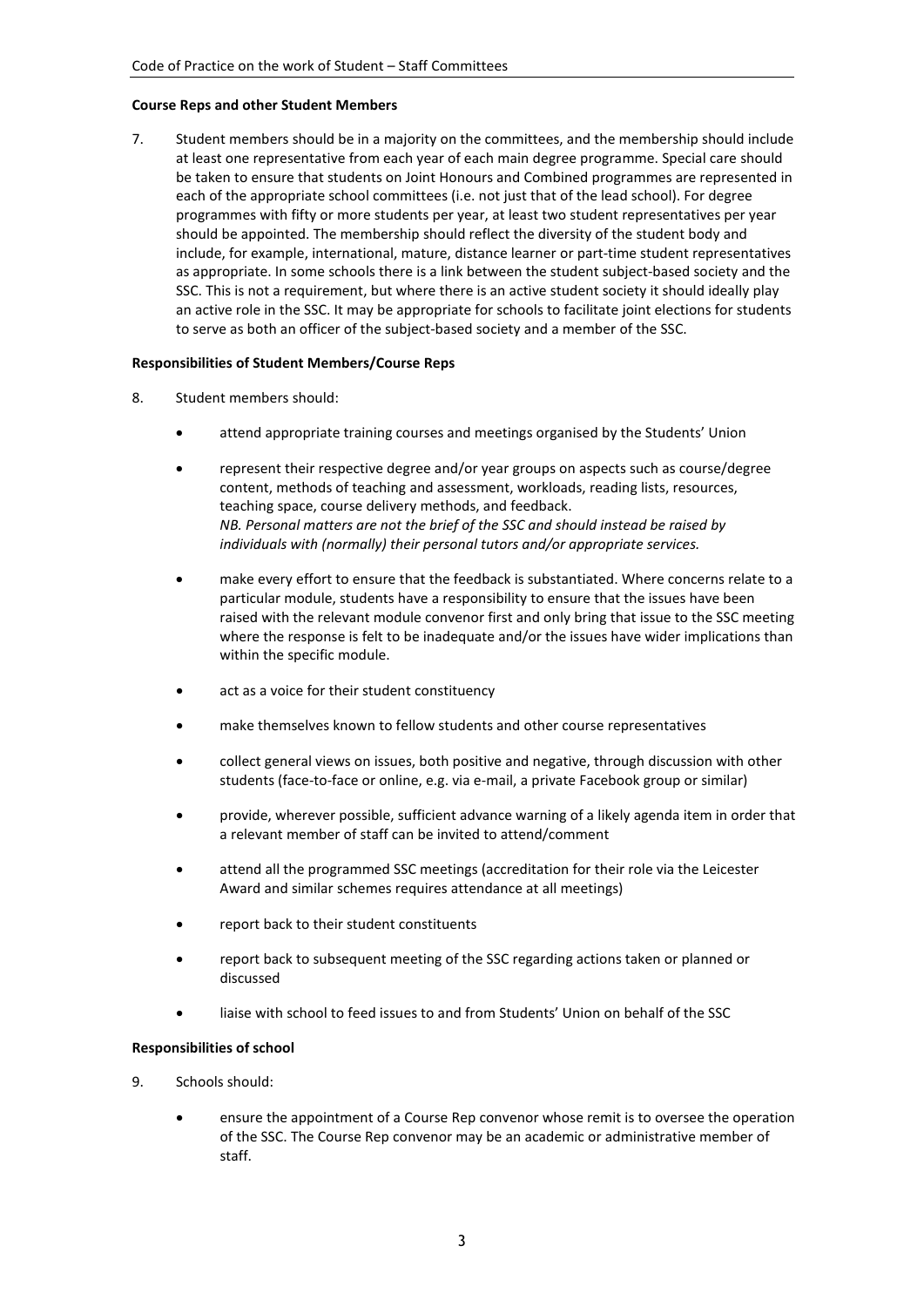- In conjunction with Students' Union ensure appropriate student representation across all programmes
- publicise and promote the work of the SSC and the nomination/election process for student representatives
- communicate relevant information about new course representatives to the Students' Union Academic Representation Team via [Coursereps@le.ac.uk](mailto:Coursereps@le.ac.uk)
- provide appropriate and timely responses to concerns or queries raised
- ensure that action points raised at the SSC meeting are conveyed to staff and students as necessary, and particularly when pivotal individuals have not themselves been present at the meeting
- undertake discussions with other staff and students where relevant
- report back to subsequent meetings of the SSC of actions taken or planned or discussed
- ensure that the Students' Union Academic Representation Team [\(Coursereps@le.ac.uk\)](mailto:Coursereps@le.ac.uk) and the Quality Office [\(qualoffice@le.ac.uk\)](mailto:qualoffice@le.ac.uk) receive the minutes of meetings promptly and/or are sent notification of a link to the website where the minutes have been posted.

#### **Attendance of non-committee members at SSC meetings**

10. SSC meetings are open meetings and, as such, non-members are welcome to attend as observers (but should notify the chair of the SSC in advance in case their attendance has implications regarding venue capacity. In exceptional circumstances it may not be possible to allow everyone wishing to attend to be accommodated). Only members may participate in any voting procedures. Particular students or staff who are not members of the committee may be invited to address the meeting with regard to a specific agenda item, which must be formally recorded on the published agenda in advance of the meeting taking place.

#### **Selection, Training and Development of Student Members**

- 11. The following diagram is a recommended framework for academic schools to use. This framework is intended to maximise the opportunity for any student to put their name forward to be a Course Representative and for the school to ensure that students are recruited into the Course Representative system of the University.
- 12. The framework also makes sure that every student elected has the opportunity to be involved with any training, campaigns or other initiatives that the Students' Union is involved with in any particular academic year. Where feasible and appropriate the Students' Union Academic Representation Team will coordinate the election of course Reps during the spring term for year two and above, and at the start of each academic year for first year and PG course representatives.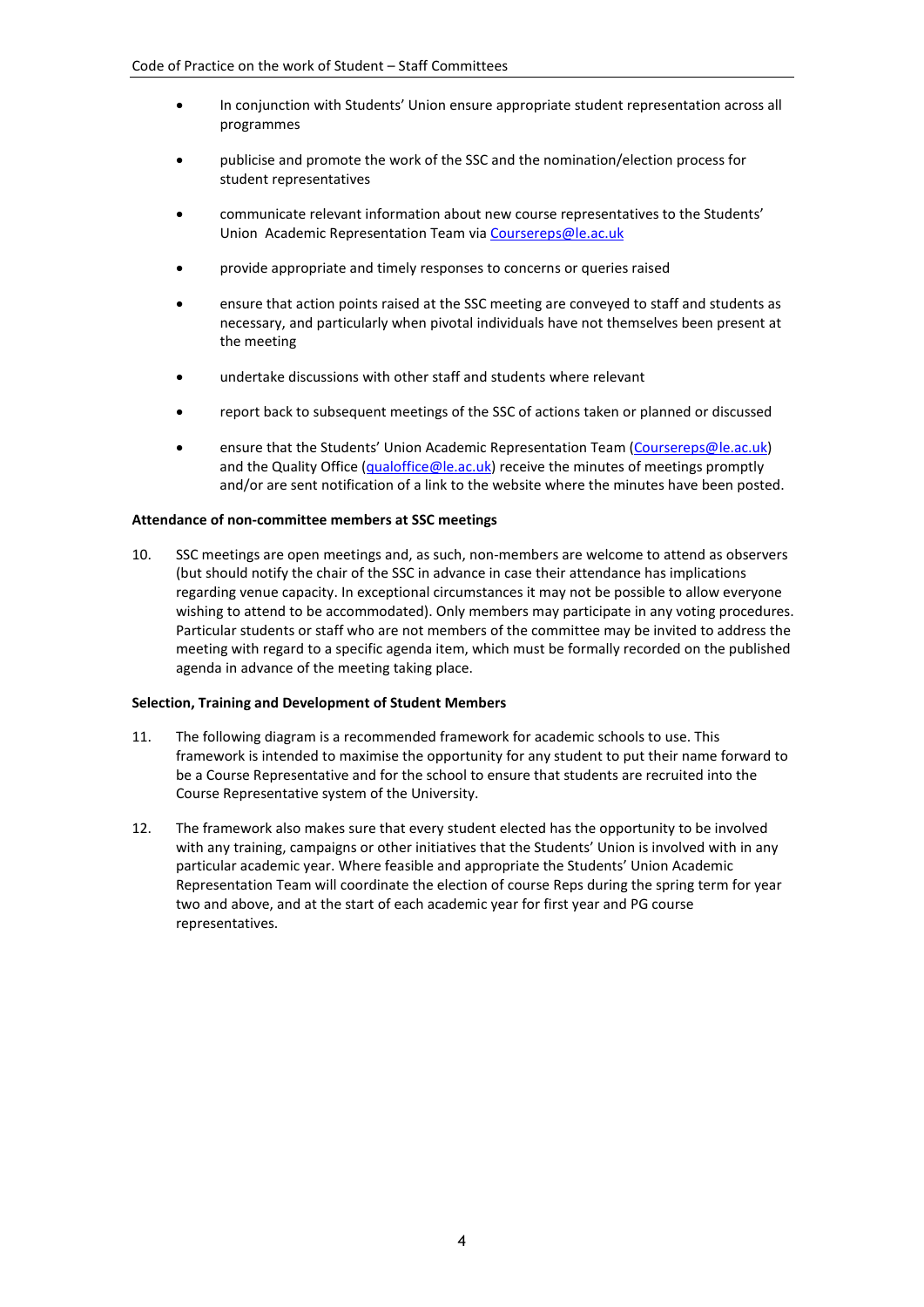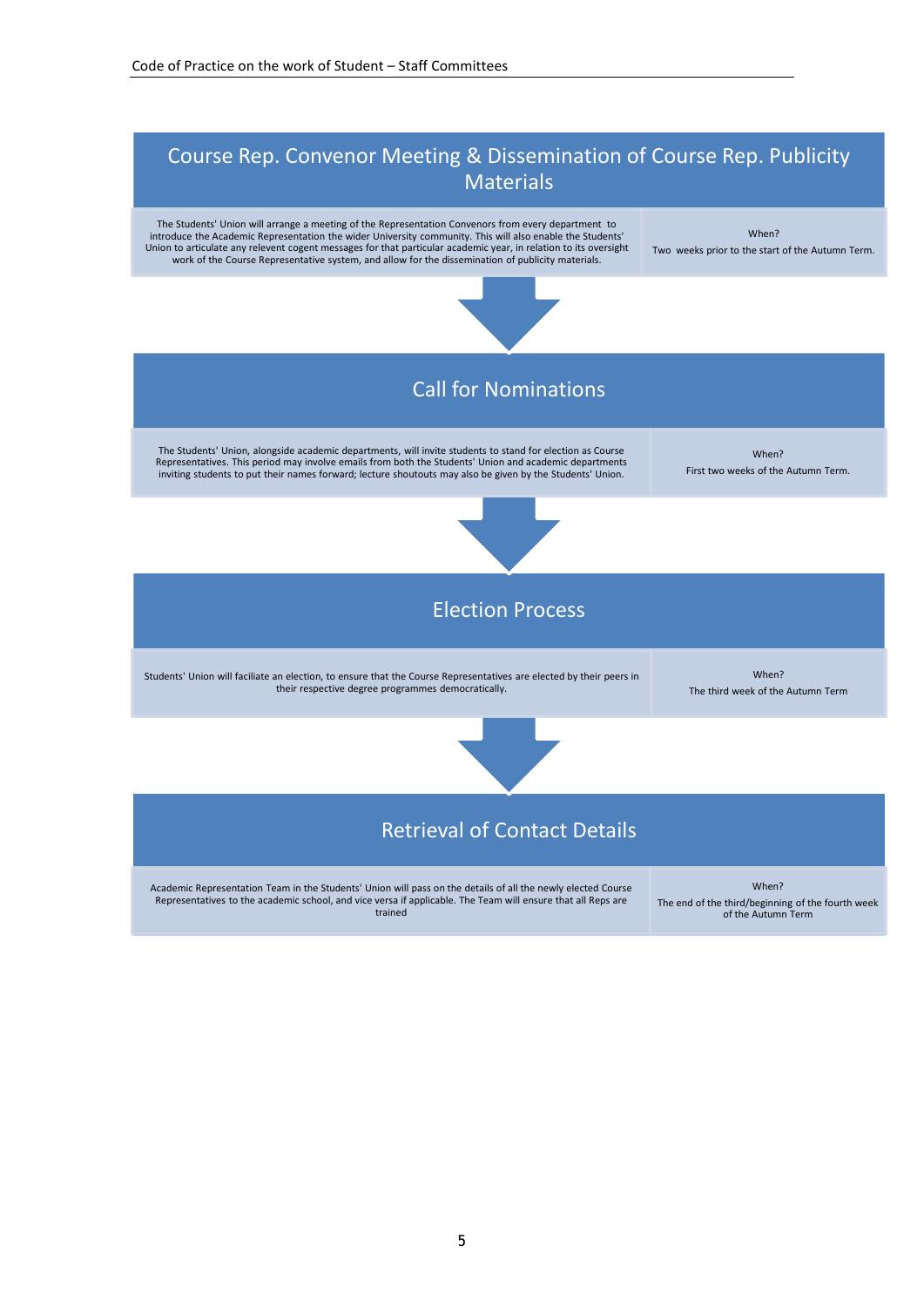#### **Staff Members**

13. In considering staff representation schools should identify members of staff whose administrative or pastoral responsibilities are of particular relevance to the work of the committee: examples might be a year tutor, tutor for international or mature students, the Examinations Officer and the distance learning administrator (if applicable). **At least three members of staff should be on the Committee**, including the Head of School and/or the head of the teaching and learning committee or equivalent. If Heads of School are not active members of the SSC, it is important that they be actively engaged with the work of the committee by suggesting matters for discussion and responding to points raised.

### **Selection of Staff Members**

14. The Head of School is responsible for selecting the staff members of the committee. Those serving on the committees should undertake to attend and to contribute to the work of the committee in a constructive and open way. **Should a staff member be unable to attend a specific meeting, arrangements should be made for an appropriate deputy to attend in their place.**

#### **Other members**

15. The relevant Information Librarian should be invited to attend SSC meetings for discussion of Library matters, which should be a standing item on the agenda. Schools may wish to establish similar arrangements with other academic and student support units (for example IT Services and/or the Careers Development Service, or the Students' Union) but, in any case, representatives from such units should be invited as appropriate.

#### **Arrangements for Meetings**

#### **Meeting Arrangements**

16. Meetings will normally have a formal synchronous face-to-face component, but may be conducted entirely online (in the case of distance learning programmes or part-time/blended courses). Use of online asynchronous fora (for example, discussion boards or e-mail lists) to generate discussion and to disseminate issues between formal meetings is encouraged for all courses (including those that are entirely campus-based).

#### **Chairing Arrangements**

17. Normally, the first meeting of the SSC will be chaired by a member of staff who will introduce the purpose and remit of the SSC. To this end, the Code of Practice for the work of Student Staff Committees should be an early item on the agenda for the inaugural SSC meeting each academic year. It is recommended that subsequent meetings are chaired by a Course Rep (ideally one with previous experience working on the SSC), appointed by their fellow student members on the committee, with the allowance for a deputy chair if necessary.

#### **Frequency of Meetings:**

18. SSCs should meet preferably five times per year, twice in the first term, twice in the second term and once in the summer. As good practice it is recommended for PGT and PGR to have a sixth SSC during summer. The dates of meetings should be decided well in advance and widely publicised, e.g. via school webpages, e-mail and announcements on the Virtual Learning Environment (VLE), as well as to be communicated to Academic Representation Team via [Coursereps@le.ac.uk.](mailto:Coursereps@le.ac.uk)

#### **Agendas and Minutes of Meetings**

19. Meetings should have a clear agenda produced sufficiently in advance of the meeting to enable proper preparation and consultation on the issues raised. A standard agenda should generally be used (see Appendix for a suggested format). On those occasions where an extraordinary item needs to be included at the meeting, members of the committee should be notified of this matter at the earliest possible opportunity. It is recommended that a member of the school staff should be responsible for circulating the agenda and taking the minutes, to ensure continuity and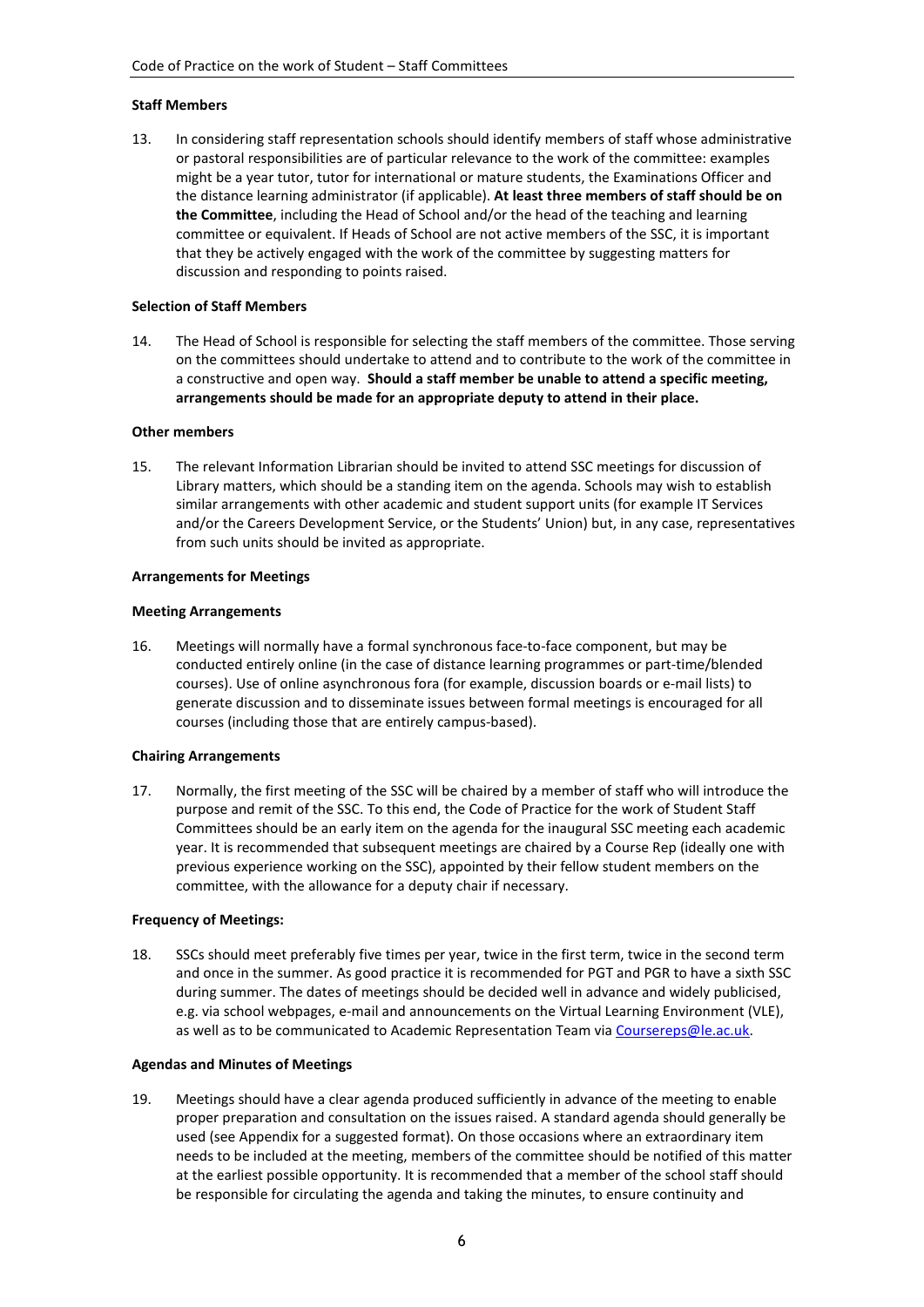facilitate the work of the Committee.

#### **Dissemination of Minutes; Follow-Up Action**

- 20. It is important for minutes to be written and widely disseminated promptly after the meeting, so that action to be taken is identified while the issues are still current. The minutes should provide sufficient detail to enable those not at the meeting to understand the reasons behind agreed courses of action, and should identify who is responsible for follow-up. Agendas and minutes should be published on the school web site or on the school administrative module of the VLE. The minutes of the SSC meeting should be considered at the next meeting of the relevant staff committee (e.g. School Staff meeting, Board of Studies). There should be a mechanism whereby items raised in school SSCs which are of broader relevance across the College are reported to the Learning and Teaching Committee for that college.
- 21. Schools should also keep a set of agendas and minutes which can be passed on from one generation of student representatives to the next. This will help overcome the disadvantages that can arise from the lack of continuity in student membership of the committees and might also serve to avoid issues being raised unnecessarily. They may also like to produce a list of "Frequently Asked Questions" relating to issues that have been regularly discussed at previous meetings and the reasons underlining difficulties in their resolution. A dedicated section of the school website or administrative VLE module may be the best means to store and disseminate SSC minutes and associated papers. Copies of the minutes, and/or notification of a link to an online version, should be sent to the Students' Union Academic Representation Team [\(Coursereps@le.ac.uk\)](mailto:Coursereps@le.ac.uk) and the Quality Office [\(qualoffice@le.ac.uk\)](mailto:qualoffice@le.ac.uk) within a week of their publication, to give early warning of any issues raised at SSCs which are potentially of Universitywide significance.

#### **Consideration of urgent SSC business arising between SSC meetings**

22. It is recommended that a meeting be convened between course representatives and the Head of School, or an appropriate deputy, should an urgent issue arise between scheduled SSC meetings.

#### **Online meetings**

- 23. For any courses where students and staff are not normally able to meet face to face (distance learning courses, part-time postgraduate courses, etc.) schools will need to provide and publicise opportunities for discussion and dialogue by electronic means (for instance through the VLE or other centrally supported tools): where possible, synchronous meetings should be arranged; but if not, asynchronous methods should be employed. Where possible, these discussions are expected to include any other relevant members of staff such as the Information Librarian, IT Services representative or the Career Development Service, or the Students' Union. Staff responses to students' concerns (including details of action taken) should also be widely publicised via the VLE (or equivalent). Note that in dual-mode schools or blended courses, electronic dialogue can allow campus-based students and DL students to participate together.
- 24. Some of the methods currently employed to gather views from DL students include SSCs at residential schools (UK and overseas), blackboard discussion forums and 'live' chat sessions. It is however recognised that DL students do not always feel able to represent the views of their peers in the same way as campus based students and schools are encouraged to identify additional innovative ways of communicating with students to obtain feedback.

#### **Procedures for addressing concerns regarding the functioning of an SSC**

25. In the event that concerns become apparent regarding the functioning of an SSC, the first action should be tabling of an agenda item at the next meeting of the committee identifying specific shortcomings in the operation of the SSC and opening discussion regarding ways to improve the situation. If this action fails to come to an appropriate solution, student reps have recourse to express dissatisfaction via the Students' Union committee structures and the Education Office